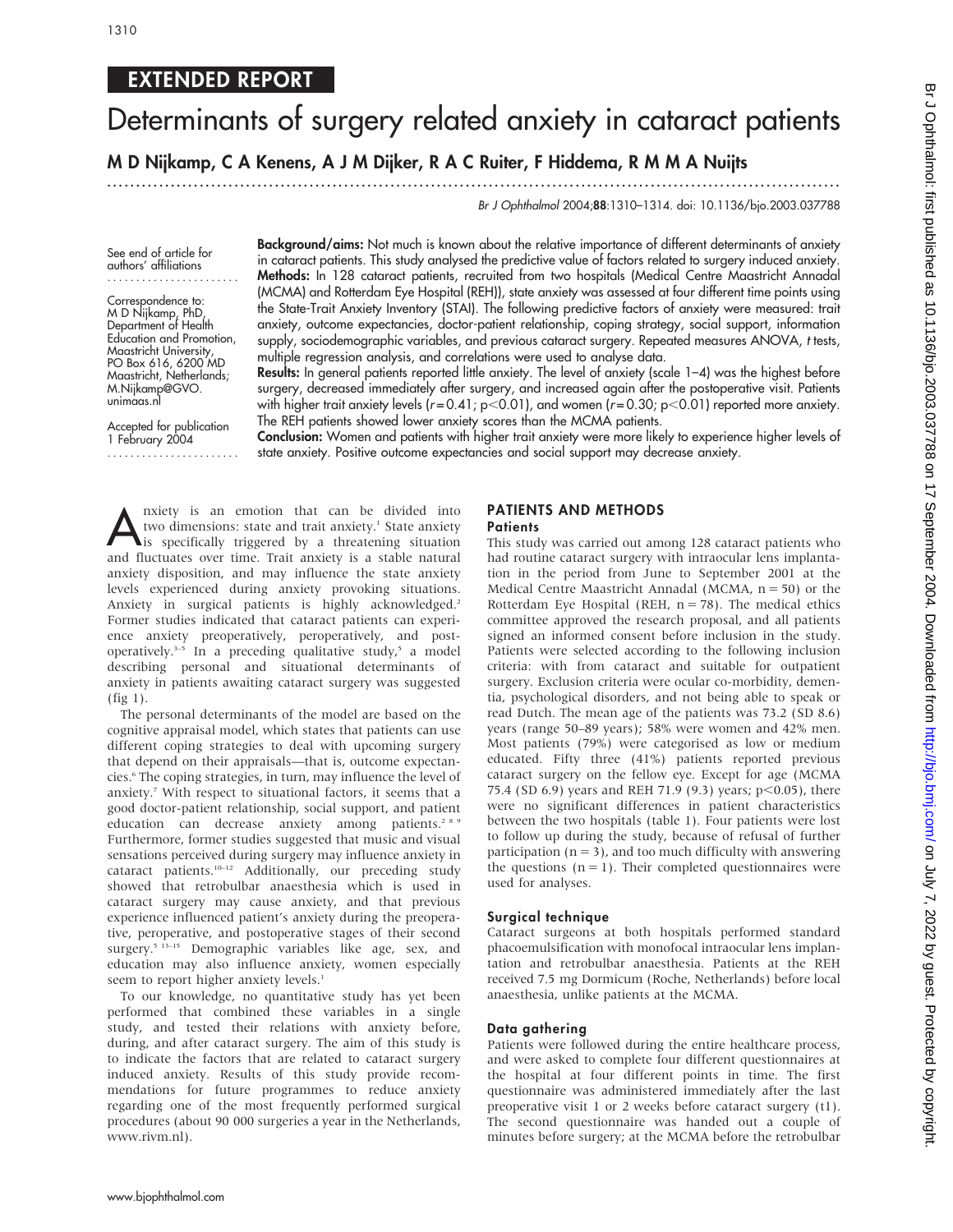

block, and at the REH before sedatives were given (t2). Patients were asked to complete the third questionnaire immediately after surgery (t3). The last questionnaire was administered the day after surgery (t4). Questionnaires 1 and 4 took approximately 20 minutes for patients to complete, while questionnaires 2 and 3 took about 1 minute.

#### Materials

Most questions in the four questionnaires could be answered on four point scales varying from ''No!'' (1), ''Not really'' (2), "On the whole, yes"  $(3)$  to "Yes!"  $(4)$ .<sup>16</sup> On all scales, a higher score indicated a higher level of the factor measured. Anxiety was measured by the shortened Dutch version of the Spielberger State-Trait Anxiety Inventory (STAI), which distinguishes between state anxiety and trait anxiety and has shown good validity.<sup>1 17 18</sup> State anxiety was measured by all four questionnaires, while trait anxiety was measured only by the first questionnaire, because it is assumed to be a stable factor over time.<sup>1</sup> The variable "outcome expectancy" was measured by a three item scale at t1. The ''doctor-patient relationship'' was measured by a three item scale at t1, and a 14 item scale at t4, including questions like ''The ophthalmologist treated me in a reassuring way.'' The Utrecht Coping List (UCL), which has proved to be a valid and reliable instrument, measured "coping strategy" at t1.<sup>19 20</sup> Patients were asked how often they used the specific coping strategies (that is, problem based or emotional coping): ''seldom or never," "sometimes," "often," and "almost always." Social support (t1) was measured on a seven item scale and included questions like ''I can talk about my feelings with regard to cataract surgery with people in my social environment.'' Information supply (t4) was measured by 20 questions about various aspects of cataract—for example,

questions concerning information about the risks of treatment. Patients were asked whether they received the information at all, and whether they understood this information. Moreover, five questions about music during surgery and perceived visual sensations were asked. At t1 patients could rate to what extent they felt anxious about the retrobulbar anaesthesia. Finally, a few open ended questions addressing what patients found most reassuring and fear arousing were included. At the REH, audiovisual patient education (that is, a live surgery video report) is presented in addition to oral/written information as given at the MCMA. Therefore, the REH patients were asked to answer a few additional questions (t4).

The questionnaires 1 and 4 were pilot tested at both hospitals among 18 cataract patients before onset of the study. Cronbach's alpha was used to calculate the internal consistency of the scales and showed satisfactory values, varying from 0.70 to 0.87.

#### Statistical analysis

Data analyses were performed using SPSS 10.0 (SPSS Inc, Chicago, IL, USA). Before the main analyses were carried out, data were screened and recoded. Repeated measures analysis of variance (RM ANOVA) was used to show differences in levels of anxiety over time between hospitals.

Independent and paired t tests showed differences between groups and between times of measurement. Multiple linear regression analysis (ENTER method) was used to indicate the relative importance of separate variables in predicting anxiety. Both Pearson correlations and regression coefficients were calculated for mean anxiety levels across the four measurement points. Patients who had peroperative or postoperative complications  $(n = 6)$  were excluded from

|                               | Setting     |            |              |                |
|-------------------------------|-------------|------------|--------------|----------------|
| Variable                      | <b>MCMA</b> | <b>REH</b> | All patients | p Value        |
| Age, mean (SD)<br>Sex, No (%) | 75.4 (6.9)  | 71.9(9.3)  | 73.2 (8.6)   | < 0.05<br>0.44 |
| Male                          | 19 (38)     | 35(45)     | 54 (42)      |                |
| Female                        | 31(62)      | 43 (55)    | 74 (58)      |                |
| Education, No (%)             |             |            |              | 0.69           |
| Low                           | 24 (49.0)   | 31(40.3)   | 55 (43.7)    |                |
| Middle                        | 16 (32.7)   | 28(36.4)   | 44 (34.9)    |                |
| High                          | 9(18.3)     | 18(23.4)   | 27(21.4)     |                |
| 2nd eye surgery*, No (%)      | 21(42.0)    | 32(41.0)   | 53 (41.4)    | 0.91           |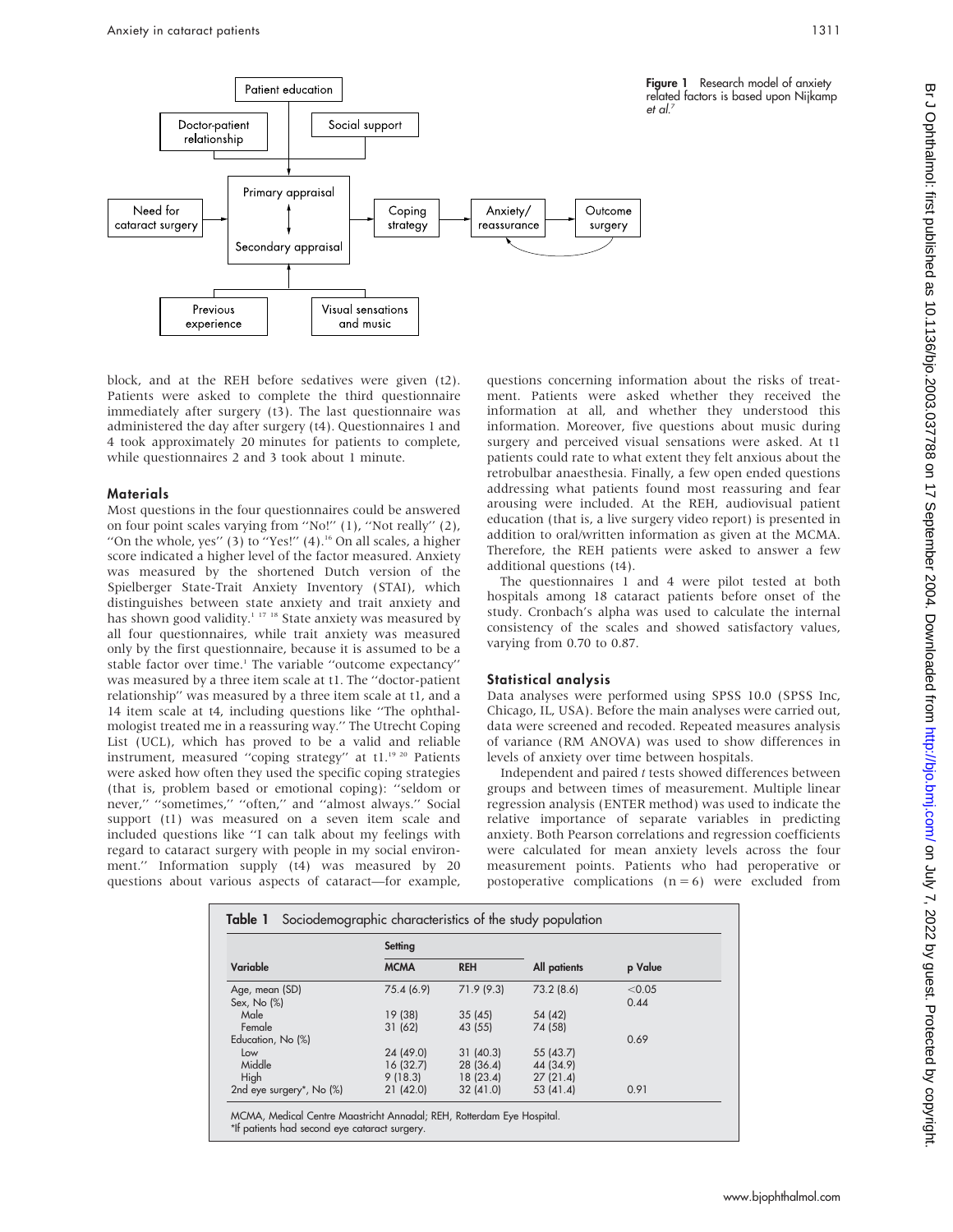

Figure 2 Mean anxiety scores per measurement point and per hospital.

postoperative analyses, because complications may affect the level of anxiety.

#### RESULTS

Mean reported levels of state anxiety at the four time points were 1.8 (SD 0.81) (t1), 1.8 (0.75) (t2), 1.1 (0.34) (t3), and 1.3 (0.48) (t4), respectively. A RM ANOVA with state anxiety as within subjects factor and hospital site as between subjects factor showed a main effect of state anxiety over time  $(p<0.01)$ . Paired samples t tests showed across hospital sites that state anxiety levels decreased immediately after surgery (t3) compared to the measure at t2 ( $p<0.001$ ), and increased again the day after surgery ( $p<0.001$ , fig 2).

Although the main effect of hospital site was significant for state anxiety ( $p<0.01$ ), no statistical support was found for the interaction between state anxiety and hospital site  $(p = 0.07)$ . This finding indicates a similar course in time of anxiety for both settings. Trait anxiety did not differ between the two hospitals ( $p = 0.66$ ), nor between male and female patients  $(p = 0.26)$ . Anxiety specifically related to local anaesthesia (mean 1.97 (1.18)) also showed no difference between the two settings ( $p = 0.39$ ). Table 2 shows the correlations between state anxiety at t2 and the hypothesised determinants, and the standardised regression weights of these determinants in predicting state anxiety at t2. Variables correlating significantly ( $p<0.05$ ) with state anxiety were trait anxiety, outcome expectancy, social support, sex, and hospital. Multiple linear regression analysis showed that trait anxiety, sex, and hospital had the most predictive influence on state anxiety, explaining 36.9% of the variance. Patients

with higher trait anxiety scores, women, and MCMA patients reported higher state anxiety scores.

There was no difference in anxiety immediately after surgery between patients who listened to music during surgery and those who did not ( $p = 0.37$ ). During surgery, 52 patients (44%) perceived photopic phenomena like colours, light, and hands. Five of these patients (9.6%) experienced this as threatening. In response to the open ended question asking what patients believed to be the most anxiety arousing; local anaesthesia, the unknown, and failure of surgery were mentioned. What patients found most reassuring were patient education, the expertise and welcome of the ophthalmologist and assisting personnel, a quiet and restful atmosphere, Dormicum sedation, and to be accompanied by a relative/acquaintance during the visits at the hospital. At the REH, 54% of all patients watched the live cataract surgery video just before onset of surgery. Compared with patients who did not watch this video preoperatively, no difference was found in preoperative and postoperative anxiety levels (immediately before surgery  $p = 0.93$ ; immediately after surgery  $p = 0.93$ ). The live video was appraised as reassuring by 49% of all patients, 17% scored ''not really.''

#### DISCUSSION

The average patient experienced little anxiety related to cataract surgery (mean 1.5 (SD 0.48)). Patients reported highest levels of anxiety preoperatively. Immediately after surgery, the level of anxiety dropped, probably because of the relief. These results agree with research by Foggitt.<sup>4</sup> The next day anxiety increased, which may be provoked by new concerns regarding what to do and expect.<sup>5</sup> This finding emphasises the need for postoperative counselling by the ophthalmologist. It remains unclear compared to former studies<sup>13-15</sup> why differences in anxiety related to anaesthesia did not exist between hospitals in advance of the retrobulbar block; keeping in mind that REH patients could anticipate sedation before local anaesthesia. To obtain a greater reduction of anxiety during the days before surgery, patients should be better informed about the calming effects of Dormicum. To our knowledge no reference data are published with respect to STAI scores, which limits the possibility to assess the representativeness of our study. Corresponding with literature on STAI studies, trait anxiety also seemed to be an important determinant of state anxiety among cataract patients.<sup>21</sup> Specifically, patients with higher trait anxiety levels showed increased state anxiety levels. Higher trait levels were found among women in those

| <b>Determinant</b>          | Pearson<br>correlation | Standardised regression<br>coefficient |
|-----------------------------|------------------------|----------------------------------------|
| Age                         | 0.004                  | $-0.025$                               |
| Sex                         | 0.300 <sub>1</sub>     | 0.243 <sub>‡</sub>                     |
| Education                   | $-0.030$               | 0.131                                  |
| 2nd eye surgery             | $-0.100$               | $-0.076$                               |
| Hospital                    | 0.237 <sub>1</sub>     | 0.305 <sub>1</sub>                     |
| Trait anxiety               | 0.410 <sup>±</sup>     | $0.381 \pm$                            |
| Outcome expectancy          | $-0.221$ †             | $-0.007$                               |
| Doctor-patient relationship | $-0.166$               | $-0.059$                               |
| Problem based coping        | $-0.012$               | 0.021                                  |
| Denial coping               | 0.089                  | $-0.034$                               |
| Emotional coping            | 0.119                  | 0.043                                  |
| Social support              | $-0.265 \pm$           | $-0.075$                               |
| Information supply          | $-0.158$               | $-0.061$                               |
| $R^2$ (explained variance)  |                        | 0.369                                  |

Br J Ophthalmol: first published as 10.1136/bjo.2003.037788 on 17 September 2004. Downloaded from http://bjo.bmj.com/ on July 7, 2022 by guest. Protected by copyright br Jon July 1, 2022 by guest. Protected by guest. Publishight. Http://bjo.bmj.com/ Br J Ophthalmol: first published as 10.1136/bjo.2003.037788 on 17 September 2022 by guest. Protected by guest. Protected by guest. Protecte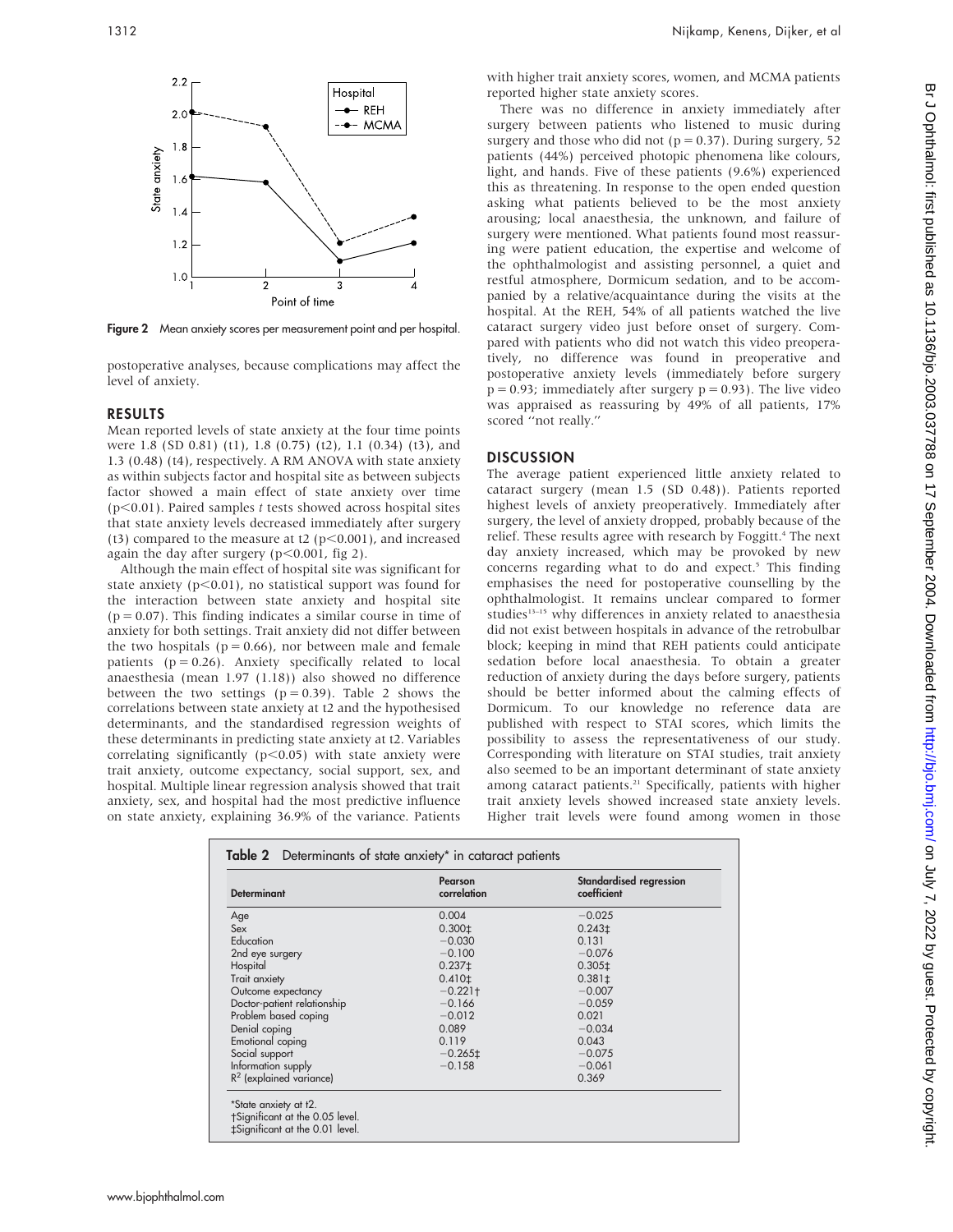studies, although we could not support that in our study. As expected, patients with higher outcome expectancies reported lower state anxiety levels. Unlike expected, the doctor-patient relationship was not identified as a determinant of state anxiety, which was paradoxically mentioned as a runner up reason for the most reassuring aspect. Surprisingly, coping strategy was also not related to anxiety. This may be a result of the expressed difficulties patients had in answering these questions. Questions were raised about the usefulness of coping measurements by means of checklists before surgery.<sup>22</sup>

Although the overall information supply did not show a significant correlation with anxiety, patients marked information most frequently as being the most reassuring. Morrell showed that structured preoperative teaching reduces anxiety in cataract patients, especially information regarding safety of cataract surgery.<sup>23 24</sup> Other studies focusing on patient education showed rather low levels of knowledge with respect to cataract, and misperceptions in cataract patients who needed surgery, in addition to limited information retention.24–26 Those poor information retention percentages were related to advanced age and lower educational level.<sup>26</sup> This may have led to the non-significance between the mean information score and state anxiety in our study.

In accordance with former studies, music did not influence anxiety levels.10 12 As reported before, most visual sensations during cataract surgery do not appear to be very frightening.<sup>27</sup> However, patient education should include information about visual perception during the procedure relieving the patients of unnecessary distress. Although not significant, patients undergoing their second cataract surgery reported less anxiety preoperatively, but postoperatively they reported more anxiety compared to first eye surgery patients. This was also found by Foggitt, and may be explained by the fact that not a single cataract surgery is performed in exactly the same way; so things are not always going as expected, which could increase feelings of anxiety.<sup>45</sup> Age and education showed no relation to state anxiety, while sex was shown to be an important determinant. In accordance with former studies women experienced higher state anxiety levels than men. $21$ 

The analyses of this study showed that hospital setting is an important determinant of reported levels of state anxiety. Future research should therefore illustrate which specific hospital characteristics are predictive of differences in anxiety between the settings. Maybe information about complications differed between the two hospitals, which may induce these differences in reported state anxiety. Another explanation may be that the Rotterdam patients are more reserved in expressing their surgery related fear than the patients from Maastricht, which would indicate regional differences in expressing emotions. However, no data are available to confirm or reject this hypothesis.

The possibility that patients reported low state anxiety levels may be affected by artefacts (for example, social desirability). These should temper a conclusion that patients are not very anxious about cataract surgery, although measurements were taken to prevent these artefacts (for example, guaranteed anonymity). In addition, it may not be useful to attempt to reduce anxiety completely, because a low level of anxiety can be beneficial by promoting effective preparation and accurate expectations of discomfort, and thus preventing disappointment.<sup>28</sup>

In conclusion, to decrease anxiety, more emphasis should be focused on reassuring determinants by paying more attention to outcome expectancies and social support, especially for women and patients with a noticeably higher

trait anxiety levels. The routine aspect of cataract surgery may be emphasised to increase positive outcome expectancies. Furthermore, patients should be recommended to bring relatives or friends with them during hospital visits for social support.

#### ACKNOWLEDGEMENTS

We thank Anne Lems and Marijke Roeling for their contribution to this study.

#### Authors' affiliations .....................

M D Nijkamp, C A Kenens, A J M Dijker, Maastricht University, Department of Health Education and Promotion, Netherlands M D Nijkamp, Eye Research Institute Maastricht (ERIM), Netherlands M D Nijkamp, A J M Dijker, R A C Ruiter, The Care and Public Health Research Institute (CAPHRI), Netherlands

R A C Ruiter, Maastricht University, Department of Experimental Psychology, Netherlands

F Hiddema, Rotterdam Eye Hospital, Rotterdam, Netherlands R M M A Nuijts, University Hospital Maastricht, Department of Ophthalmology, Maastricht, Netherlands

#### **REFERENCES**

- Spielberger CD. Manual for the State-Trait Anxiety Inventory. Palo Alto, CA: Consulting Psychologists Press Inc, 1970.
- 2 Breemhaar B, van den Borne HW, Mullen PD. Inadequacies of surgical patient education. Patient Education and Counseling 1996;28:31–4.
- 3 Fagerström R. Fear of a cataract operation in aged persons. Psychol Rep 1993;72:1339–46.
- 4 Foggitt PS. Anxiety in cataract surgery: pilot study. J Cataract Refract Surg 2001;27:1651–5.
- 5 Nijkamp MD, Ruiter RAC, Roeling M, et al. Factors related to fear in patients undergoing cataract surgery: a qualitative study focusing factors associated with the fear and reassurance among patients who need to undergo cataract<br>surgery. Patient Education & Counseling 2002;47:265–72.<br>6 Cohen F, Lazarus RS. Coping and adaptation in health and illness. In:<br>Mechanic D, ed. Hand
- London: The Free Press, 1983:608–35.
- 7 Taylor SE. Health psychology, 3rd ed. New York: McGraw-Hill, 1995:2258. 8 Visser APh. Angst en patiëntenvoorlichting. In: Damoiseaux V, Visser APh,<br>eds. *Patiëntenvoorlichting, een interdisciplinaire benadering.* Assen: van Gorcum, 1988:225–43.
- 9 Gerdes EP, Guidi EJ. Anxiety in patients awaiting primary medical care. Med Care 1987;25:913–23.
- 10 Allen K, Golden LH, Izzo Jr JL, et al. Normalization of hypertensive responses during ambulatory surgical stress by perioperative music. Psychosom Med 2001;63:487–92.
- 11 Au Eong KG, Lim TH, Lee HM, et al. Subjective visual experience during phacoemulsification and intraoculair lens implantation using retrobulbar anesthesia. J Cataract Refract Surg 2000;26:842–6.
- 12 Cruise CJ, Chung F, Yogendran S, et al. Music increases satisfaction in elderly outpatients undergoing cataract surgery. Can J Anaesth 1997;44:43–8. 13 Kiefer RT, Weindler J, Ruprecht, KW. Oral low-dose midazolam as
- premedication for intraoculair surgery in retrobulbar anesthesia: cardiovasculair effects and relief of perioperative anxiety. Eur J Ophthalmol 1997;7:185–92.
- 14 Weindler J, Mohamed G, Lieblang S, et al. Perioperative physiological and cognitive functions following oral premedication with 3.75 mg midazolam in operations with retrobulbair anesthesia. Anaesthesist 1996;45:826–33.
- 15 **Janzen PR**, Christys A, Vucevic M. Patient-controlled sedation using propofol<br>in elderly patients in day-case cataract surgery. *Br J Anaesth* 1999;**82**:635–6.<br>16 **Sixma HJ**, Campan van C, Kerssens JJ, *et al*. Onderzo
- Kwaliteit van Zorg. De QUOTE-vragenlijsten. Kwaliteit van zorg vanuit patiëntenperspectief; vier nieuwe vragenlijsten. Utrecht: NIVEL, 1998;27
- 17 Ploeg van der HM, Defares PB, Spielberger CD. Handleiding bij de Zelf-Beoordelings Vragenlijst ZBV. Een Nederlandstalige bewerking van de Spielberger State-Trait Anxiety Inventory STAI-DY. Lisse: Swets en Zeitlinger, 1980.
- 18 Marteau TM, Bekker H. The development of a six-item short-form of the Spielberger State-Trait Anxiety Inventory (STAI). Br J Clin Psychol 1992;31:301–6.
- 19 Schreurs PJG, Van de Willige G, Brosschot JF, et al. De Utrechtse Copinglijst: UCL. Omgaan met problemen en gebeurtenissen. Lisse: Swets & Zeitlinger, 1993.
- 20 Sanderman R, Ormel J. De Utrechtse Copinglijst (UCL): validiteit en betrouwbaarheid. Gedrag en Gezondheid 1992;20:32–7.
- Spielberger CD. State-Trait Inventory (STAI). In: Furer JW, König-Zahn C, Tax B, eds. Het meten van de gezondheidstoestand. Beschrijving en evaluatie van vragenlijsten. Assen: Van Gorcum, 1995.
- 22 Coyne JC, Gottlieb BH. The mismeasure of coping by checklist. J Pers<br>1996;64:959–91.
- 23 Morrell G. Effect of structured preoperative teaching on anxiety levels of patients scheduled for cataract surgery. Insight 2001;26:4-9.